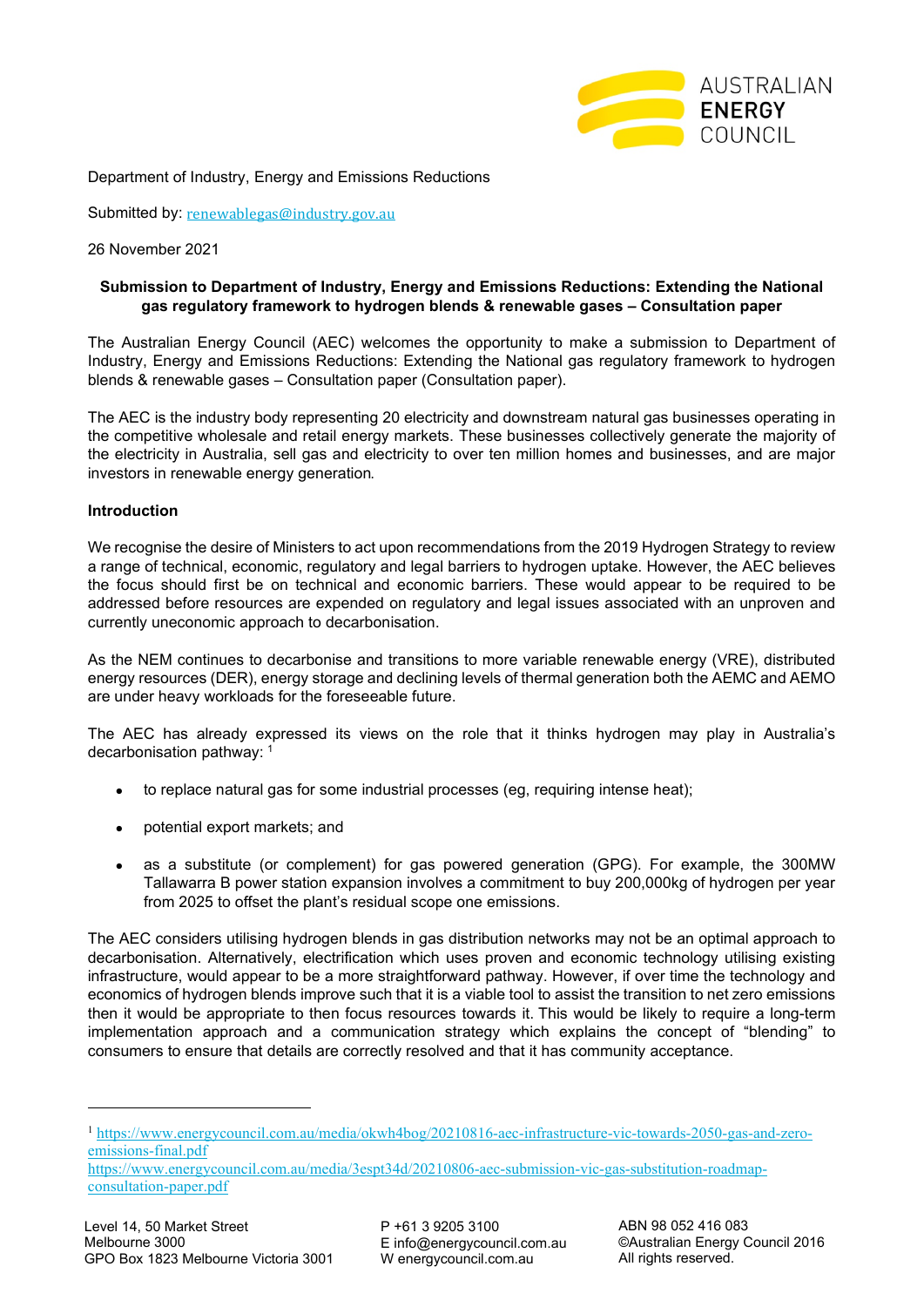It is widely acknowledged that many Australian gas networks are exposed to significant asset stranding risk as the economy seeks to decarbonise and the logic of electrification looms. As noted by the Australian Energy Regulator (AER) on 15 November 2021,

*"We have observed a range of factors that are likely to exert considerable downward pressure on natural gas demand in Australia's eastern states in the medium to long term, …"[2](#page-1-0)*

Therefore, at a time when Australia is seeking to decarbonise in the most cost-effective way, undertaking additional capex on gas distribution infrastructure is possibly not the best use of resources and could increase the magnitude of stranding risk.

# **Terminology**

The AEC queries the use of the term "natural gas equivalents" (NGE) when referring to hydrogen blends. An example of equivalence is one mile is equivalent to 1.60934km. To one decimal place this would be 1.6km. Hydrogen blends are not equivalent to natural gas. Table E.3 in the AEMC's, *Review into Extending the Regulatory Frameworks to Hydrogen and Renewable Gases – Consultation paper* to see that a 10% hydrogen blend has 9[3](#page-1-1).21% of the energy content of pure methane.<sup>3</sup> Hence, to go back to the distance analogy, the 'mile equivalent' would be 1.500066km (ie, approximately 100 metres short).

Furthermore, the AEC's understanding is that hydrogen is more explosive than natural gas and has a higher permeation coefficient in both steel and polymer pipes (3 times higher in the former and 4-5 times higher in the latter). [4](#page-1-2) As stated by the United States National Renewable Energy Laboratory,

*"Any introduction of a hydrogen blend concentration would require extensive study, testing, and modifications to existing pipeline monitoring and maintenance practices (e.g., integrity management systems). Additional cost would be incurred as a result, and this cost must be weighed against the benefit of providing a more sustainable and low-carbon gas product to consumers."[5](#page-1-3)*

Based on the reduced energy content and other differences between hydrogen blends and natural gas, the AEC believes hydrogen blends should be treated as 'other gas' (OG) products because that is what they are and using the term NGE is not an accurate representation of the product.

Alternatively, a better descriptor for a 10% hydrogen blend would be H10 as this would be 'equivalent' to how 10% ethanol petrol blends are labelled (ie, E10). This would better inform consumers of the nature of the product and clearly identify the fact it contains hydrogen. Furthermore, there may be different blends of hydrogen such as 5% which could be labelled H5. Gas users have the right to know exactly what they are purchasing, and this approach would more accurately inform them of nature of the product when making energy consumption decisions.

# **Biomethane**

The AEC understands that biomethane is genuinely equivalent to natural gas. When it is injected into networks no modifications are required and it has the same properties as natural gas. Hence, it should be captured under the definition of natural gas. $6$ 

<span id="page-1-0"></span><sup>2</sup> [https://www.aer.gov.au/system/files/AER%20Information%20Paper%20-](https://www.aer.gov.au/system/files/AER%20Information%20Paper%20-%20Regulating%20gas%20pipelines%20under%20uncertainty%20-%2015%20November%202021.pdf)

[<sup>%20</sup>Regulating%20gas%20pipelines%20under%20uncertainty%20-%2015%20November%202021.pdf](https://www.aer.gov.au/system/files/AER%20Information%20Paper%20-%20Regulating%20gas%20pipelines%20under%20uncertainty%20-%2015%20November%202021.pdf) <sup>3</sup>[https://www.aemc.gov.au/sites/default/files/documents/consultation\\_paper\\_-](https://www.aemc.gov.au/sites/default/files/documents/consultation_paper_-_review_into_extending_the_regulatory_frameworks_to_hydrogen_and_renewable_gases_-_emo0042.pdf)

<span id="page-1-1"></span>review into extending the regulatory frameworks to hydrogen and renewable gases - emo0042.pdf 4 <https://www.nrel.gov/docs/fy13osti/51995.pdf>

<span id="page-1-3"></span><span id="page-1-2"></span><sup>5</sup> Op cit.

<span id="page-1-4"></span><sup>6</sup> Consultation paper, p.13.